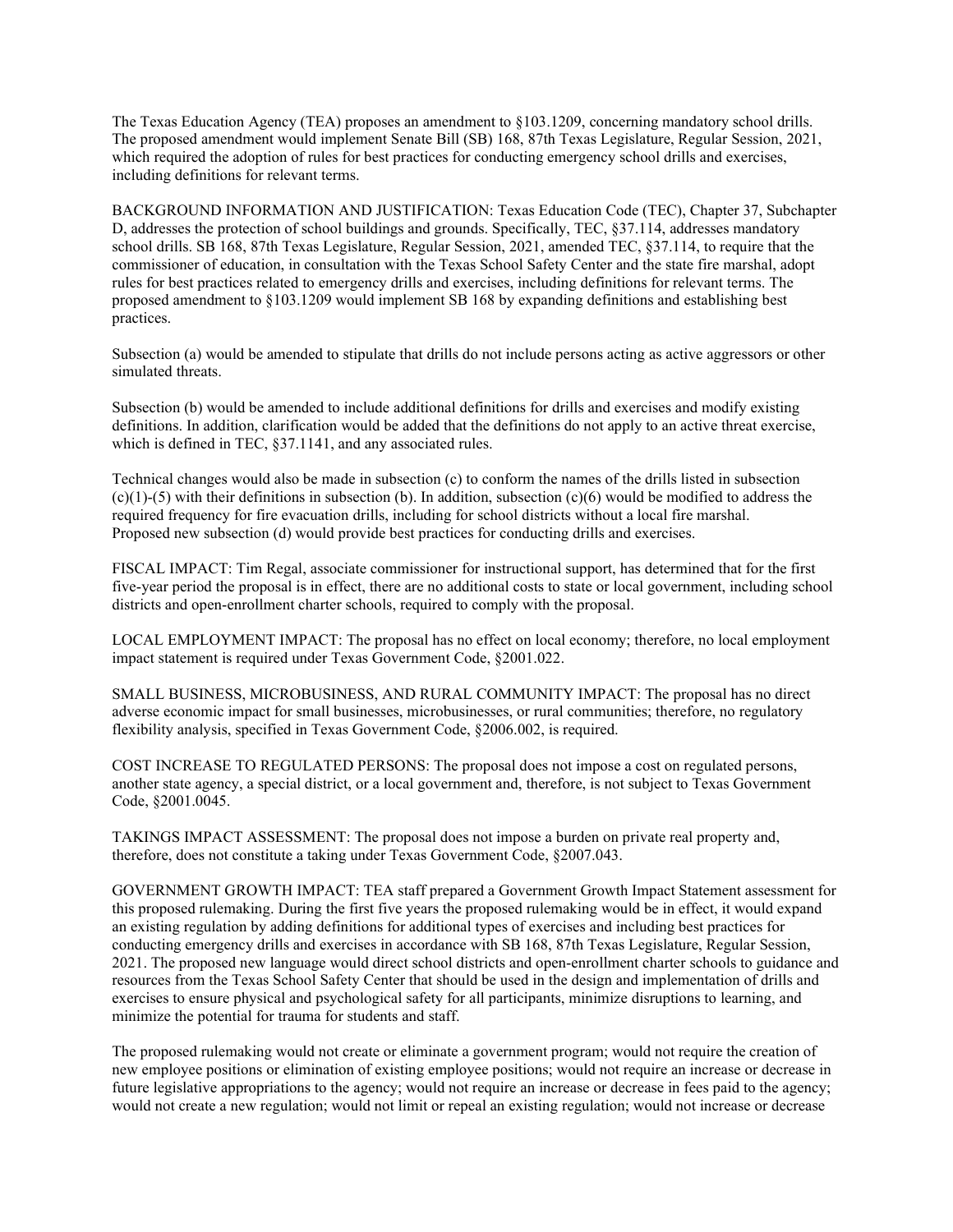the number of individuals subject to its applicability; and would not positively or adversely affect the state's economy.

PUBLIC BENEFIT AND COST TO PERSONS: Mr. Regal has determined that for each year of the first five years the proposal is in effect, the public benefit anticipated as a result of enforcing the proposal would be ensuring that districts and open-enrollment charter schools practice critical drills to keep students, staff, and visitors safe during an actual emergency. There is no anticipated economic cost to persons who are required to comply with the proposal.

DATA AND REPORTING IMPACT: The proposal would have no data and reporting impact.

PRINCIPAL AND CLASSROOM TEACHER PAPERWORK REQUIREMENTS: TEA has determined that the proposal would not require a written report or other paperwork to be completed by a principal or classroom teacher.

PUBLIC COMMENTS: The public comment period on the proposal begins February 4, 2022, and ends March 7, 2022. A request for a public hearing on the proposal submitted under the Administrative Procedure Act must be received by the commissioner of education not more than 14 calendar days after notice of the proposal has been published in the *Texas Register* on February 4, 2022. A form for submitting public comments is available on the TEA website at

https://tea.texas.gov/About\_TEA/Laws\_and\_Rules/Commissioner\_Rules\_(TAC)/Proposed\_Commissioner\_of\_Educ ation\_Rules/.

STATUTORY AUTHORITY. The amendment is proposed under Texas Education Code (TEC), §37.114, as amended by Senate Bill 168, 87th Texas Legislature, Regular Session, 2021, which requires the commissioner of education, in consultation with the state fire marshal and Texas School Safety Center, to adopt rules providing best practices for conducting emergency drills and exercises, including definitions for relevant terms, and designating the number and type of mandatory school drills to be conducted each semester of the school year, not to exceed a total of eight drills.

CROSS REFERENCE TO STATUTE. The amendment implements Texas Education Code, §37.114, as amended by Senate Bill 168, 87th Texas Legislature, Regular Session, 2021.

 $<$ rule $>$ 

## **§103.1209. Mandatory School Drills.**

- (a) Requirement. Each school district and open-enrollment charter school shall conduct emergency safety drills in accordance with Texas Education Code (TEC), §37.114. Drills do not include persons role playing as active aggressors or other simulated threats.
- (b) Definitions and related terms . The following words and terms related to drills and exercises , when used in this section, shall have the following meanings, unless the context clearly indicates otherwise. These definitions do not apply to an active threat exercise, which is defined in TEC, §37.1141, and associated rules, if any.
	- (1) Active aggressor--An individual actively engaged in killing or attempting to kill people in a confined and populated area.
	- $(2)$   $[\frac{11}{12}]$  Drill--A set of procedures that test a single, specific operation or function. Drills do not include persons role playing as active aggressors or other simulated threats. Drill examples include evacuating for a fire or locking down from an internal threat.
	- [(2) Secure (Lockout)--A response action schools take to secure the perimeter of school buildings and grounds during incidents that pose a threat or hazard outside of the school building. Secure (Lockout) uses the security of the physical facility to act as protection to deny entry.]
	- [(3) Lockdown-A response action schools take to secure interior portions of school buildings and grounds during incidents that pose an immediate threat of violence inside the school. The primary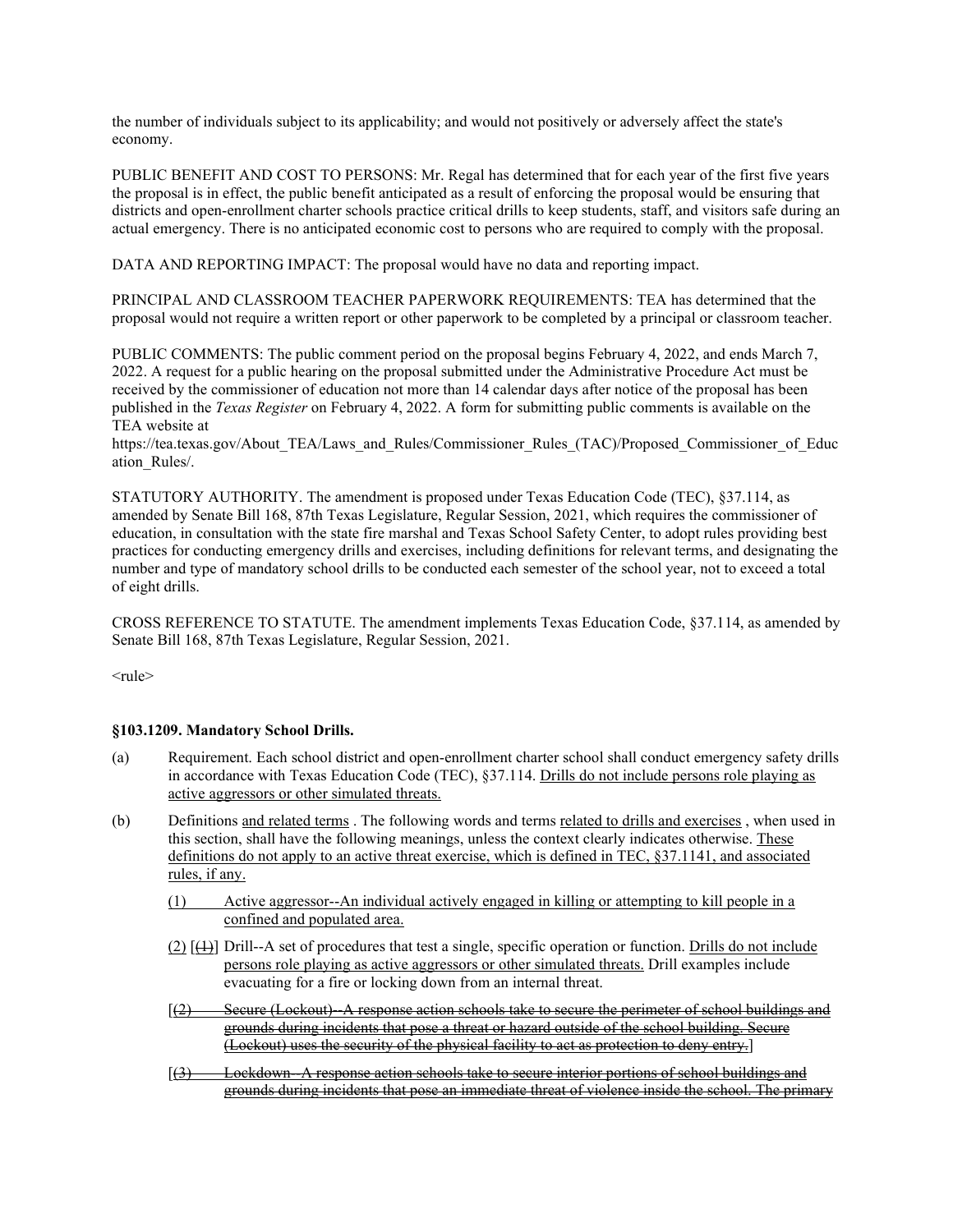objective is to quickly ensure all school students, staff, and visitors are secured away from immediate danger.]

- (3) [(4)] Evacuation drill [Evacuate] --A response action schools take to quickly move students and staff from one place to another. The primary objective of an evacuation is to ensure that all staff, students, and visitors can quickly move away from the threat. Evacuation examples include a bomb threat or internal gas leak.
- (4) Exercise--An instrument to train for, assess, practice, and improve performance in mitigation, prevention, preparedness, response, and recovery in a risk-free environment. While drills and exercises may overlap in some aspects, discussion-based and operation-based exercises are often more in depth and multi-faceted.
- [(5) Shelter-in-place for hazmat--A response action schools take to quickly move students, staff, and visitors indoors, perhaps for an extended period of time, because it is safer inside the building than outside. Affected individuals may be required to move to rooms without windows or to rooms that can be sealed. Shelter-in-place for hazmat examples include train derailment with chemical release or smoke from a nearby fire.]
- $(6)$  Shelter for severe weather-A response action schools take to quickly move students, staff, and visitors indoors, perhaps for an extended period of time, because it is safer inside the building than outside. For severe weather, depending on the type and/or threat level (watch versus warning), affected individuals may be required to move to rooms without windows on the lowest floor possible or to a weather shelter.]
- (5) [(7)] Fire evacuation drill--A method of practicing how a building would be vacated in the event of a fire. The purpose of fire drills in buildings is to ensure that everyone knows how to exit safely as quickly as possible.
- (6) Full-scale exercise--Typically the most complex and resource-intensive type of exercises. It involves multiple agencies, organizations, and jurisdictions and validates many facets of preparedness. This exercise often includes many players operating under cooperative systems such as the Incident Command System (ICS) or Unified Command. Resources and staff are mobilized as needed. All actions are taken as if the emergency is real. A full-scale exercise is the most timeconsuming activity in the exercise continuum and is a multiagency, multijurisdictional effort in which all resources are deployed. A full-scale exercise tests collaborations among the agencies and participants, public information systems, communication systems, and equipment. An Emergency Operations Center (EOC) is established by either law enforcement or fire services, and the ICS is activated. Because of all the logistics and resources needed for a full-scale exercise, it often takes a year to plan and is not held often. Usually, a school district is not the organizer of such an exercise, but the district or school would play a critical role in both function and potential facility use.
- (7) Functional exercise--Designed to validate and evaluate capabilities, multiple functions and/or subfunctions, or interdependent groups of functions. A functional exercise is typically focused on exercising plans, policies, procedures, and staff members involved in management, direction, command, and control functions. It allows participants to practice their specific roles or functions in an emergency. This type of exercise is conducted in a realistic, real-time simulated environment and often includes simulators (individuals who assist with the facilitation of the exercise) and follows a master scenario events list that dictates additional information, occurrences, or activities that affect the exercise scenario.
- (8) Lockdown drill--A response action schools take to secure interior portions of school buildings and grounds during incidents that pose an immediate threat of violence inside the school. The primary objective is to quickly ensure all school students, staff, and visitors are secured away from immediate danger.
- (9) Secure drill--A response action schools take to secure the perimeter of school buildings and grounds during incidents that pose a threat or hazard outside of the school building. This type of drill uses the security of the physical facility to act as protection to deny entry.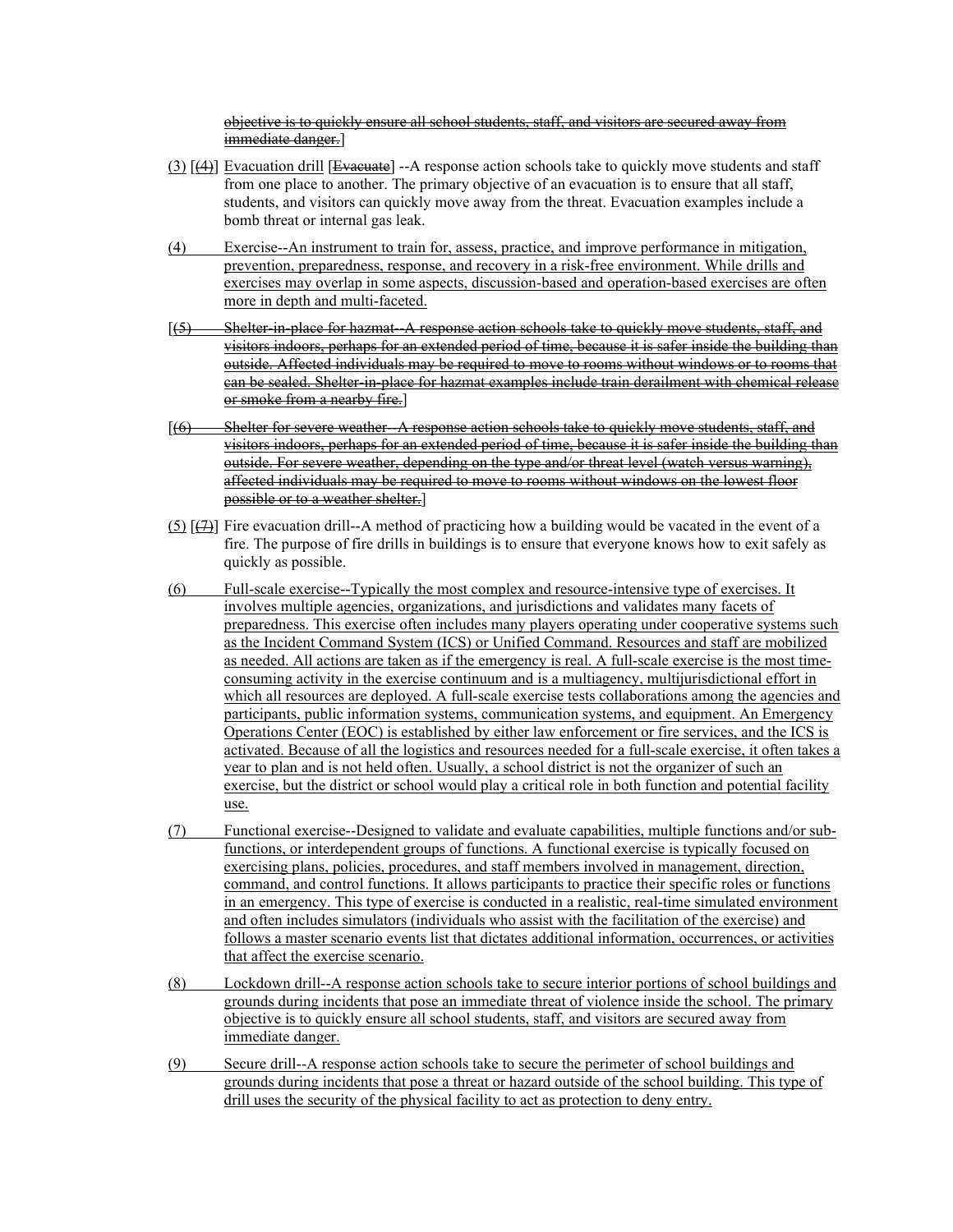- (10) Seminar exercise--A discussion-based exercise designed to orient participants to new or updated plans, policies, or procedures through informal discussions. Seminar exercises are often used to impart new information and formulate new ideas.
- (11) Shelter-in-place for hazardous materials (hazmat) drill--A response action schools take to quickly move students, staff, and visitors indoors, perhaps for an extended period of time, because it is safer inside the building than outside. Affected individuals may be required to move to rooms without windows or to rooms that can be sealed. Examples of a shelter-in-place for hazmat drill include train derailment with chemical release or smoke from a nearby fire.
- (12) Shelter for severe weather drill--A response action schools take to quickly move students, staff, and visitors indoors, perhaps for an extended period of time, because it is safer inside the building than outside. For severe weather, depending on the type and/or threat level (watch versus warning), affected individuals may be required to move to rooms without windows on the lowest floor possible or to a weather shelter.
- (13) Tabletop exercise--A small group discussion that walks through a scenario and the courses of action a school will need to take before, during, and after an emergency to lessen the impact on the school community. Participants problem-solve together through a detailed discussion of roles, responsibilities, and anticipated courses of action. A tabletop exercise leverages a defined scenario to direct discussion and may need an experienced facilitator depending on the complexity and objectives of the exercise.
- (14) Workshop exercise--A type of discussion-based exercise focused on increased participant interaction and achieving or building a product (e.g., plans or policies). A workshop exercise is typically used to test new ideas, processes, or procedures; train groups in coordinated activities; and obtain consensus. A workshop exercise often uses breakout sessions to explore parts of an issue with smaller groups.
- (c) Frequency. TEC, §37.114(2), requires the commissioner of education to designate the number of mandatory school drills to be conducted each semester of the school year, not to exceed eight drills each semester and sixteen drills for the entire school year. Neither this rule, nor the law, precludes a school district or an open-enrollment charter school from conducting more drills as deemed necessary and appropriate by the district or charter school. Following is the required minimum frequency of drills by type.
	- (1) Secure drill [(Lockout)] --One per school year.
	- (2) Lockdown drill --Two per school year (once per semester).
	- $(3)$  Evacuation drill [Evacuate] --One per school year.
	- (4) Shelter-in-place for hazmat  $\frac{drill}{dr}$ --One per school year.
	- (5) Shelter for severe weather drill --One per school year.
	- (6) Fire evacuation drill-- School [Four per school year (two per semester). In addition, school] districts and open-enrollment charter schools should consult with their local fire marshal and comply with their local fire marshal's requirements and recommendations. If a district does not have a local fire marshal, it shall conduct four per school year (two per semester).
- (d) Best practices for conducting drills and exercises. This subsection highlights best practices for conducting drills and exercises. For more information about best practices, refer to Texas School Safety Center guidance.
	- (1) Drills and exercises should be designed and conducted in accordance with guidance and best practice resources provided by the Texas School Safety Center.
	- (2) Drill and exercise design should include purpose, goals, and objectives that are stated in plans for each type of drill. Purpose, goals, and objectives should be developed with input from all sectors of the school community. Input in planning should be sought from multiple stakeholder perspectives for each type of drill and exercise, including from:
		- (A) the district School Safety and Security Committee;